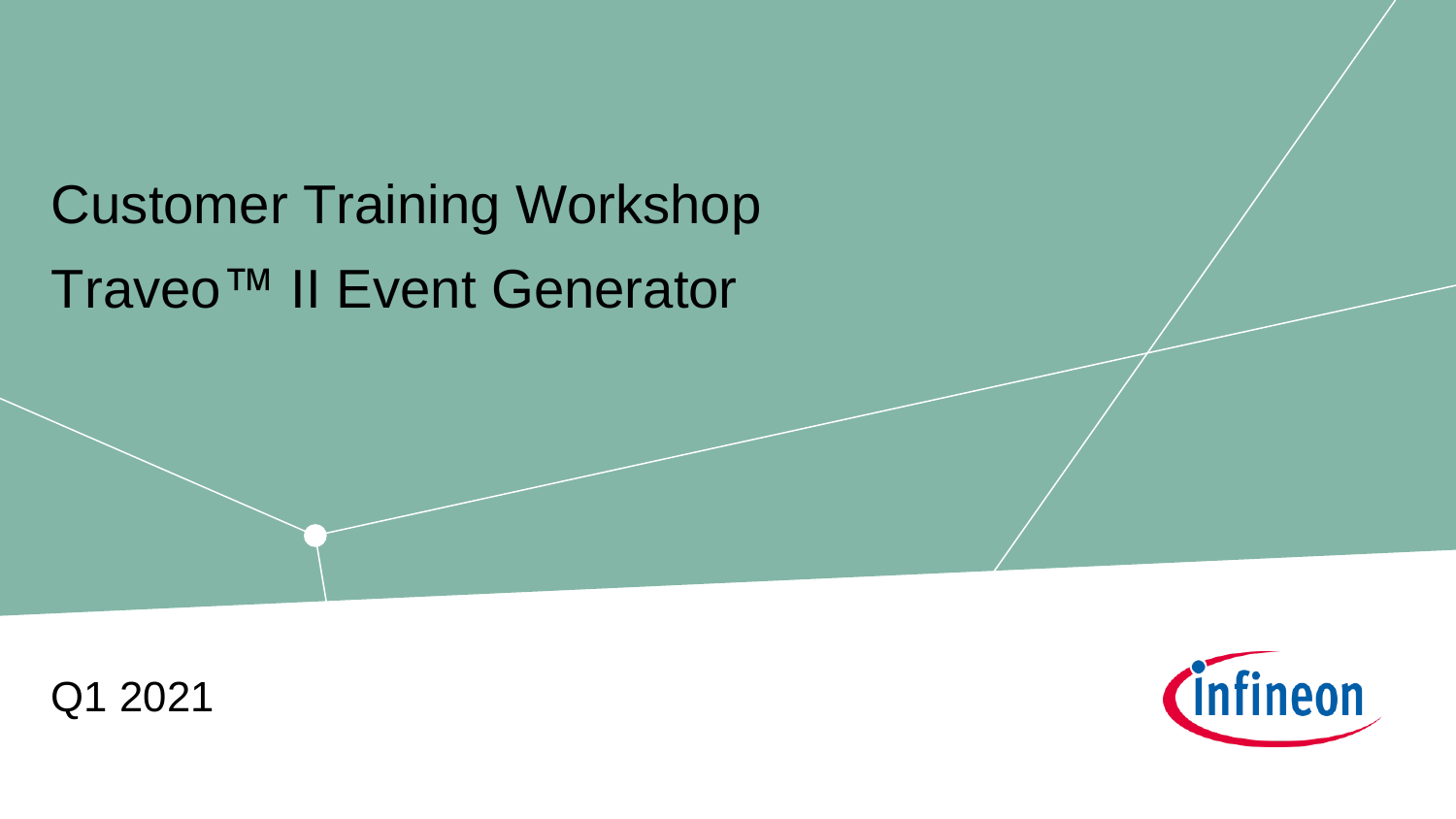

#### Target Products

› Target product list for this training material:

| <b>Family Category</b>                            | <b>Series</b>     | <b>Code Flash Memory Size</b> |  |
|---------------------------------------------------|-------------------|-------------------------------|--|
| Traveo™ II Automotive Body Controller Entry       | CYT2B6            | Up to 576 KB                  |  |
| <b>Traveo II Automotive Body Controller Entry</b> | CYT2B7            | Up to 1088 KB                 |  |
| <b>Traveo II Automotive Body Controller Entry</b> | CYT2B9            | Up to 2112 KB                 |  |
| <b>Traveo II Automotive Body Controller Entry</b> | CYT2BL            | Up to 4160 KB                 |  |
| Traveo II Automotive Body Controller High         | CYT3BB/<br>CYT4BB | Up to 4160 KB                 |  |
| Traveo II Automotive Body Controller High         | CYT4BF            | Up to 8384 KB                 |  |
| <b>Traveo II Automotive Cluster</b>               | CYT3DL            | Up to 4160 KB                 |  |
| <b>Traveo II Automotive Cluster</b>               | CYT4DN            | Up to 6336 KB                 |  |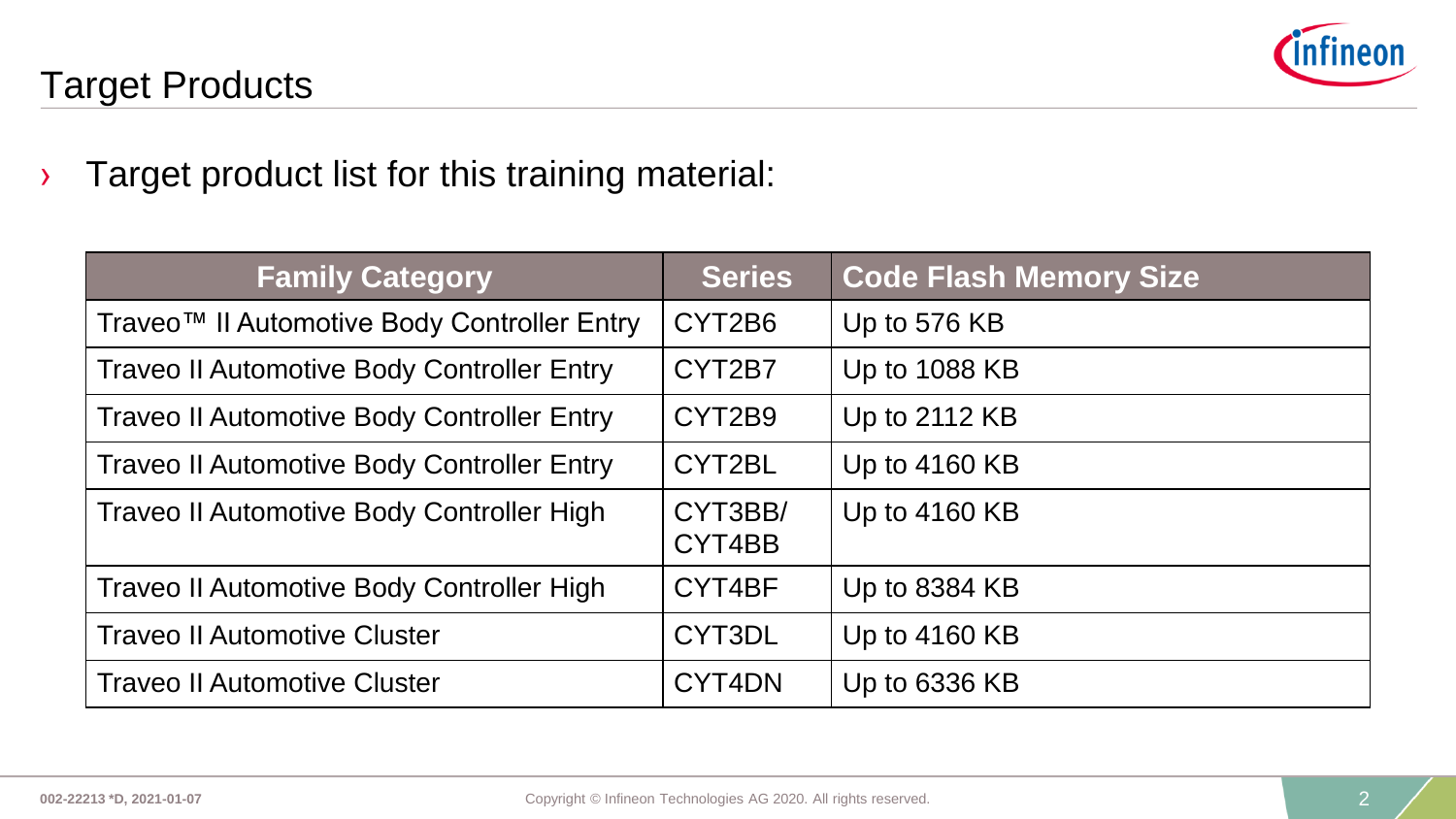

### Introduction to Traveo II Body Controller Entry

#### › Event Generator (EVTGEN) is a part of Peripheral blocks



## **Hint Bar**

#### **Review TRM chapter 28 for additional details**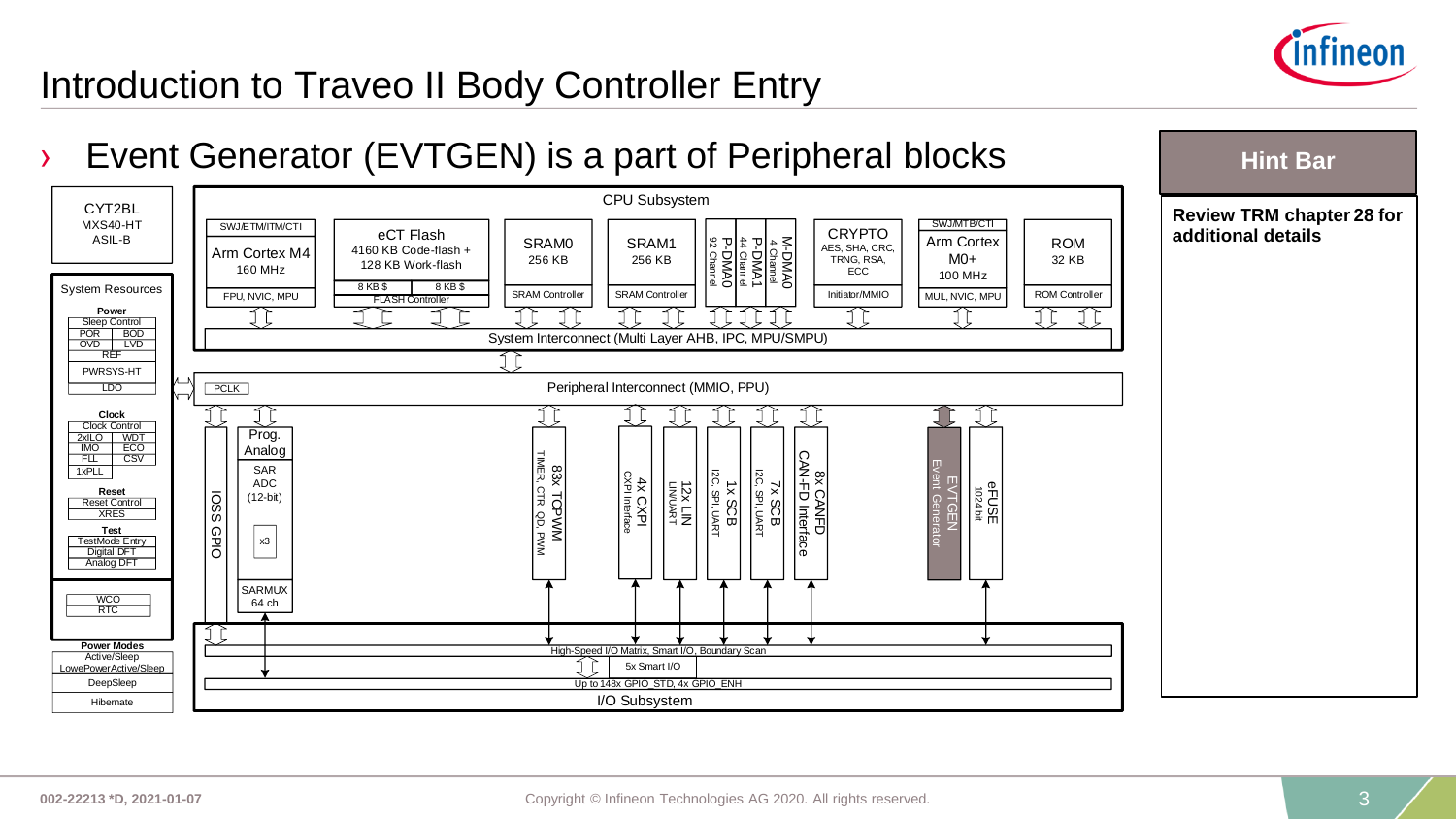

**Hint Bar** 

## Introduction to Traveo II Body Controller High

## › Event Generator (EVTGEN) is a part of Peripheral blocks

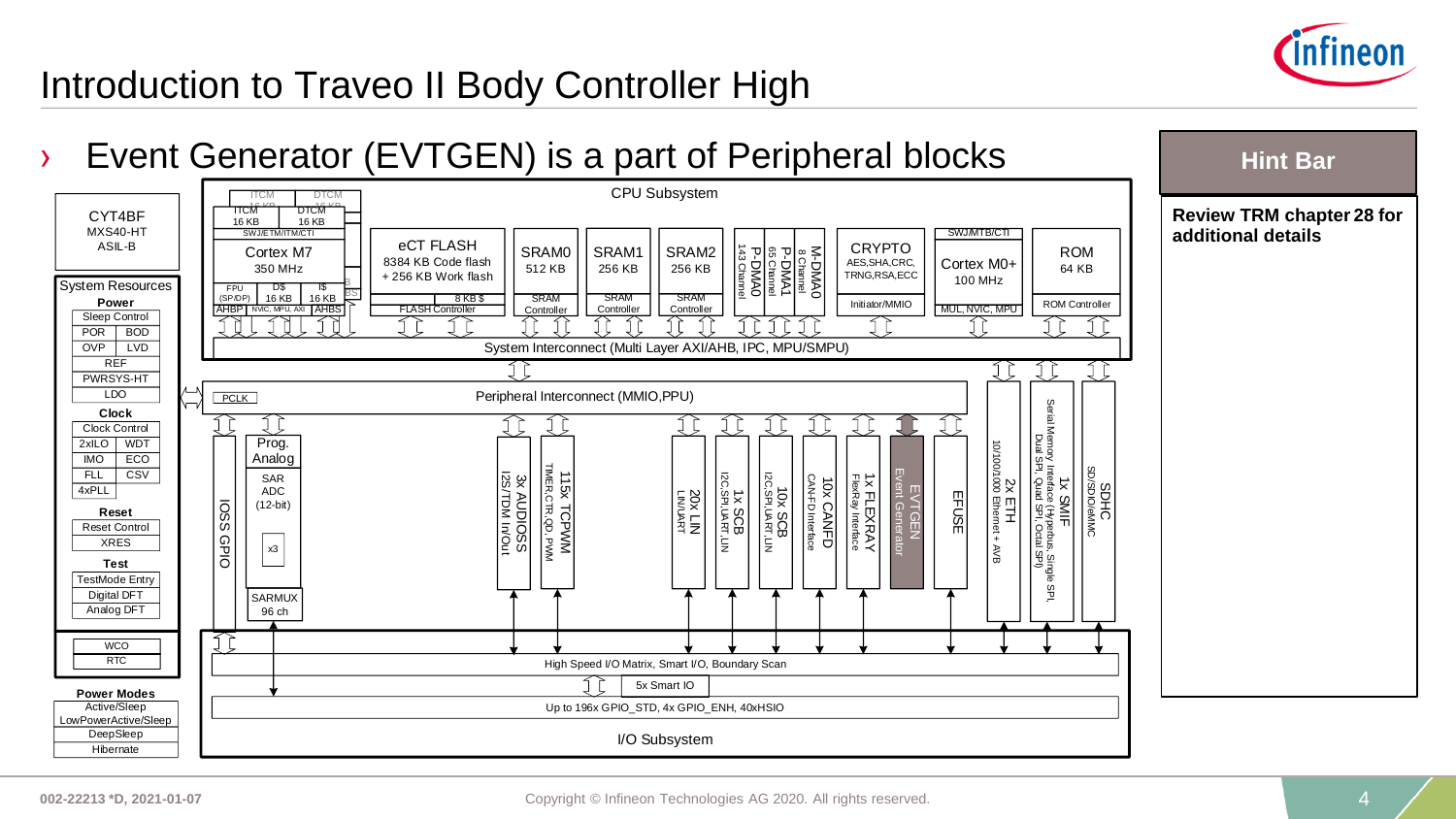

## Introduction to Traveo II Cluster

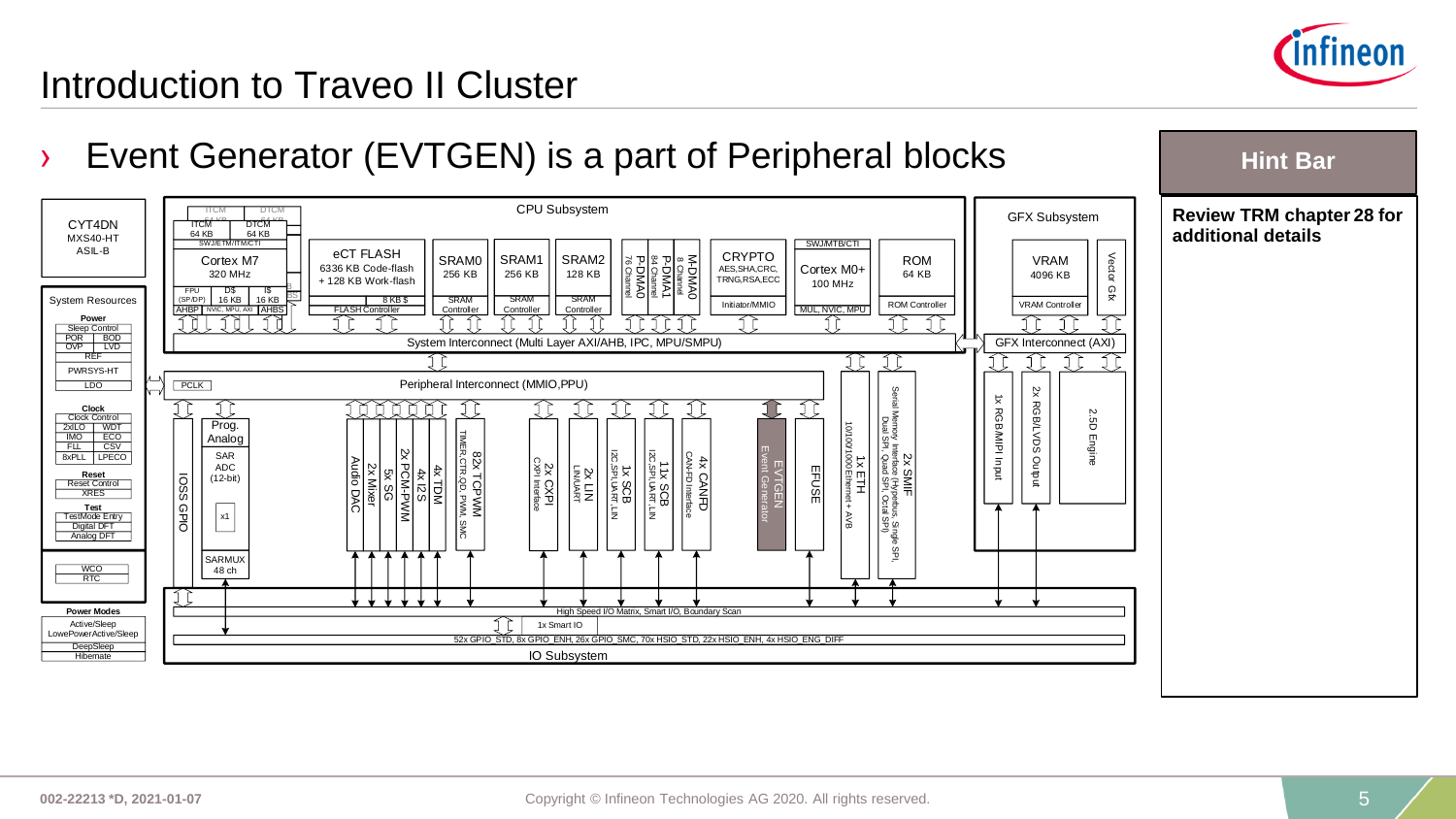

### Event Generator (EVTGEN) Overview

- 32-bit counters, one each for DeepSleep and Active power modes
- › Interval range:
	- 30 ns to 76 hours (Active mode)
	- 31 μs to 36 hours (DeepSleep mode)
- Generates interrupts or triggers



**Review TRM chapter 28 for additional details Review the Trigger Multiplexer training section for additional trigger details**

**Hint Bar** 

**Review the Interrupt training section for additional interrupt details**

<sup>2</sup> This trigger activates ADC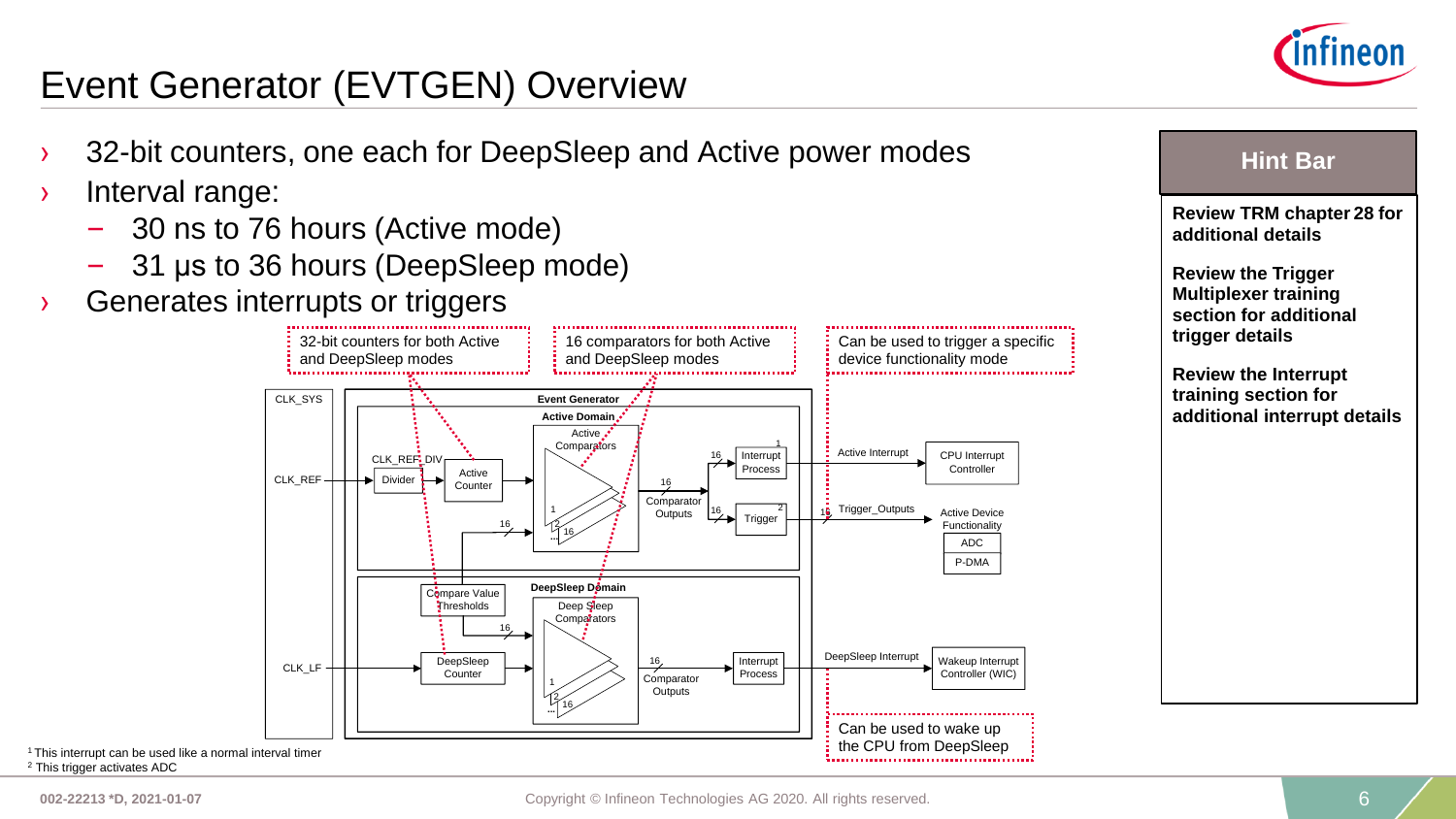#### **Counters**

- › Active Counter
	- Works on the divided CLK REF  $DV^1$  $(IMO<sup>2</sup>$  or  $ECO<sup>3</sup>)$
	- Restarts from 0 after overflow

CLK\_SYS

- Enables Read by software in Active mode
- Not retained in DeepSleep power mode



**Event Generator**

- DeepSleep Counter
	- Works on the CLK LF<sup>4</sup>  $(ILO<sup>5</sup>$  or  $WCO<sup>6</sup>)$
	- Cannot be read by software in Active or DeepSleep mode

#### **Hint Bar**

**Review TRM section 28.2 for additional details**

**Review the Clock training section for additional clock details**

**Review the datasheet for each clock frequency**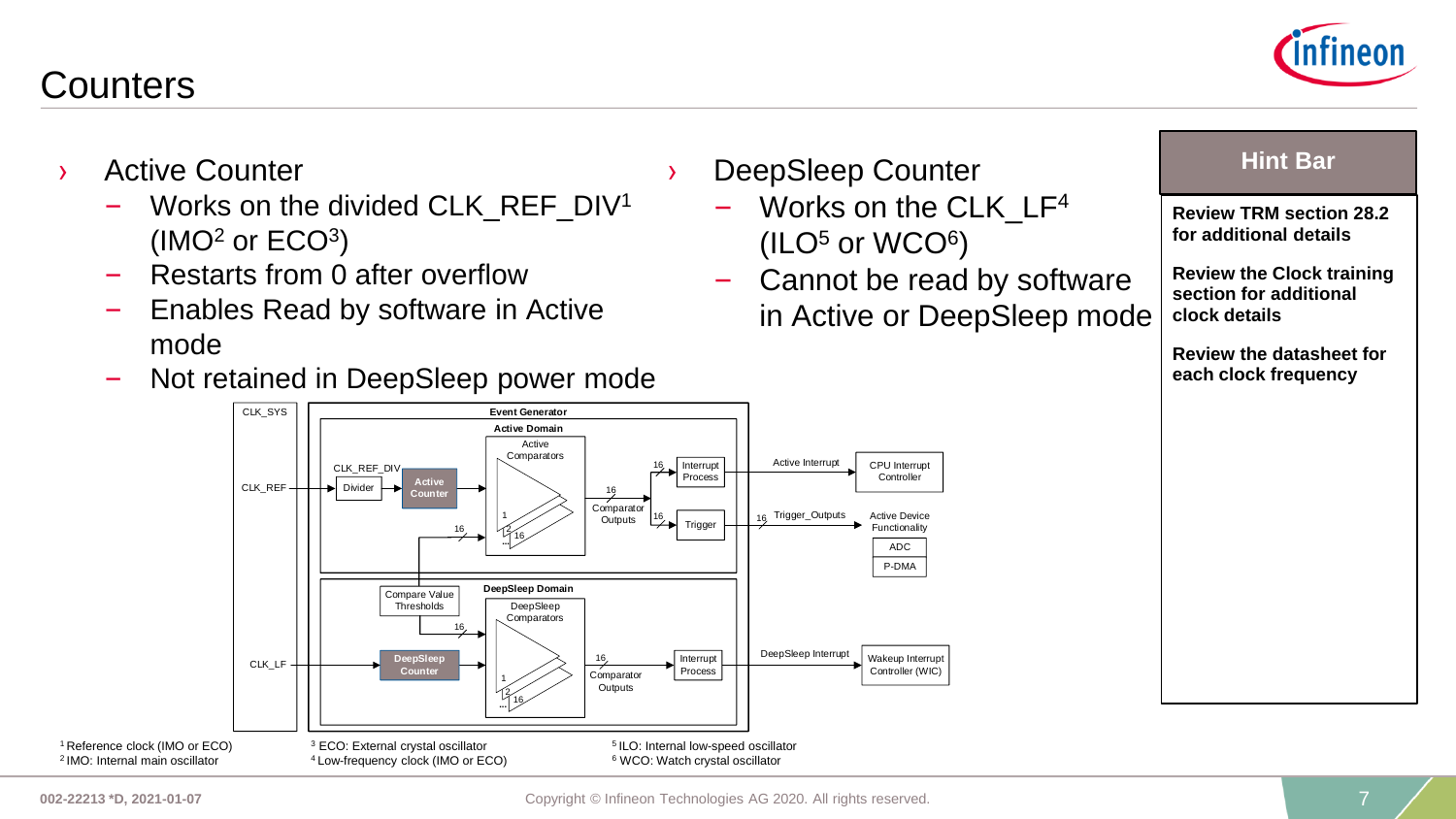

### Relation of Active and DeepSleep Counter

- $\rightarrow$  Active and DeepSleep counter status with RATIO = 5 (CLK\_REF\_DIV is 5 times as fast as CLK\_LF)
	- Active and DeepSleep counters are always in sync

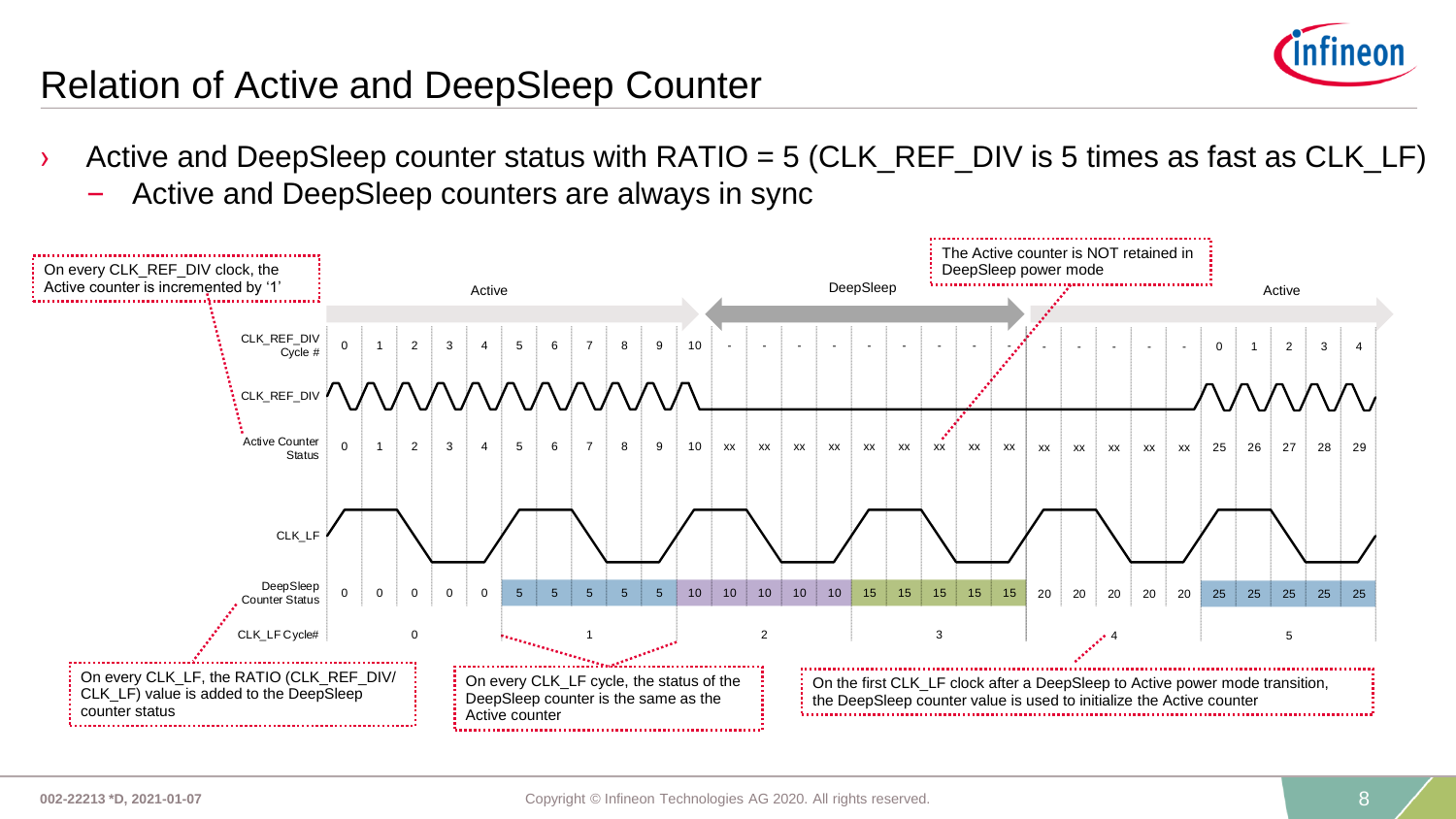#### **Comparators**



- Active Comparators
	- 16 (maximum): COMP0 [31:0]
		- 30 ns (minimum); ECO: 33.33 MHz
		- 76 hours (minimum); ECO: 4 MHz/256<sup>1</sup>
	- Compares to Active counter
	- Generates triggers and interrupts
- › DeepSleep Comparators
	- 16 (maximum): COMP1 [31:0]
		- 31 μs (minimum); ILO: 32 kHz
		- 36 hours (maximum); ILO: 32 kHz
		- Compares to DeepSleep counter
	- Generates wakeup interrupt



**Review Register TRM and TRM section 28.2.4 for additional details**

**Review the datasheet for each clock frequency**



#### <sup>1</sup>CLK\_REF\_DIV range is 1 to 256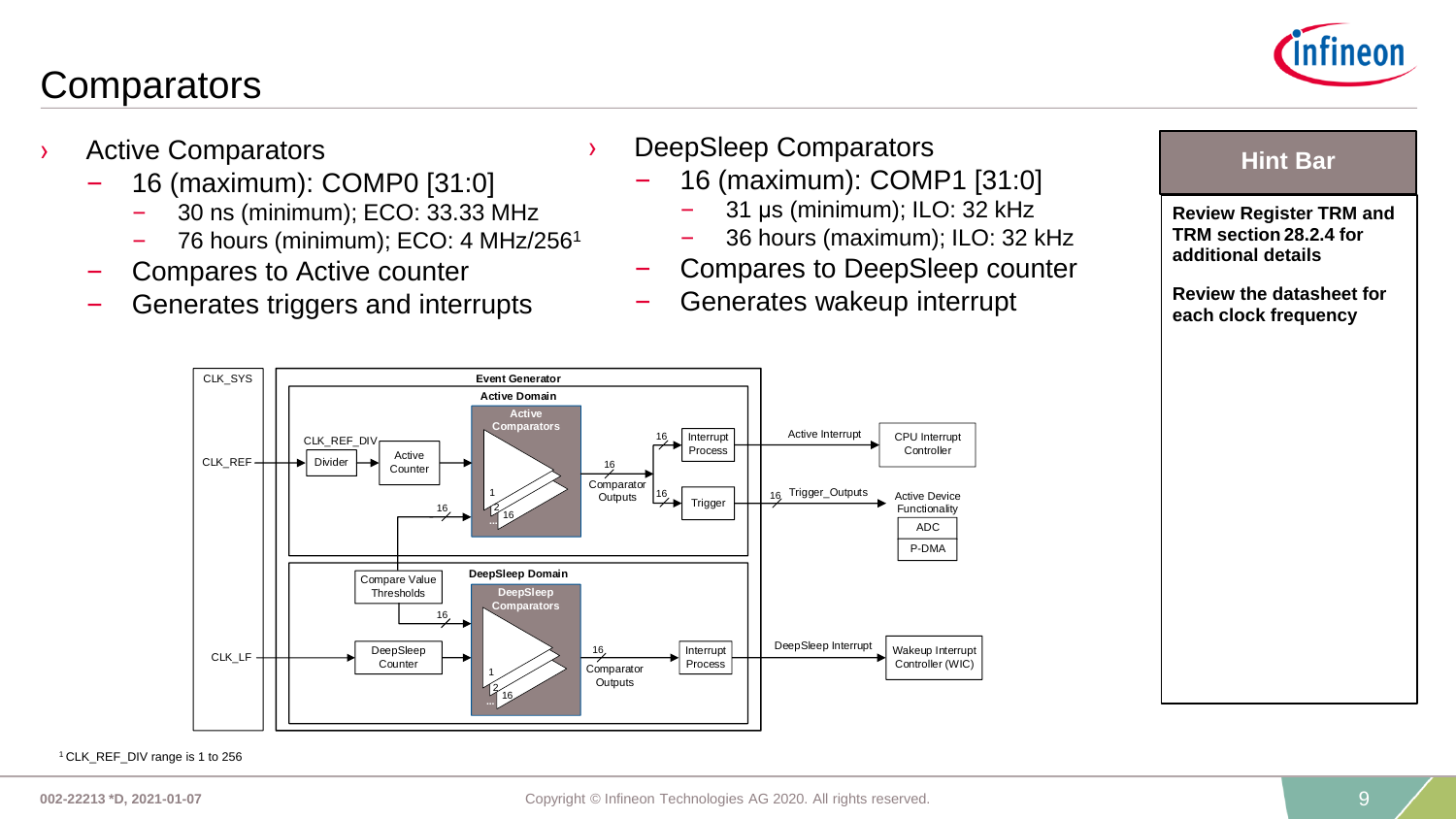

#### Comparator Outputs

#### › Interrupts

- An Active interrupt is generated when the Active counter is ≥ COMP0
	- Use Case: Periodic task management
- DeepSleep interrupt occurs when the DeepSleep counter is ≥ COMP1
	- Use Case: Wake up from DeepSleep mode

#### **Trigger**

- Available only in Active power mode
- Generated when the Active counter is ≥ COMP0
	- Use Case: Periodic task management

| Hint |  |
|------|--|
|      |  |

**Review TRM section 28.2.5 for additional details**

**Review the Trigger Multiplexer training section for additional trigger details**

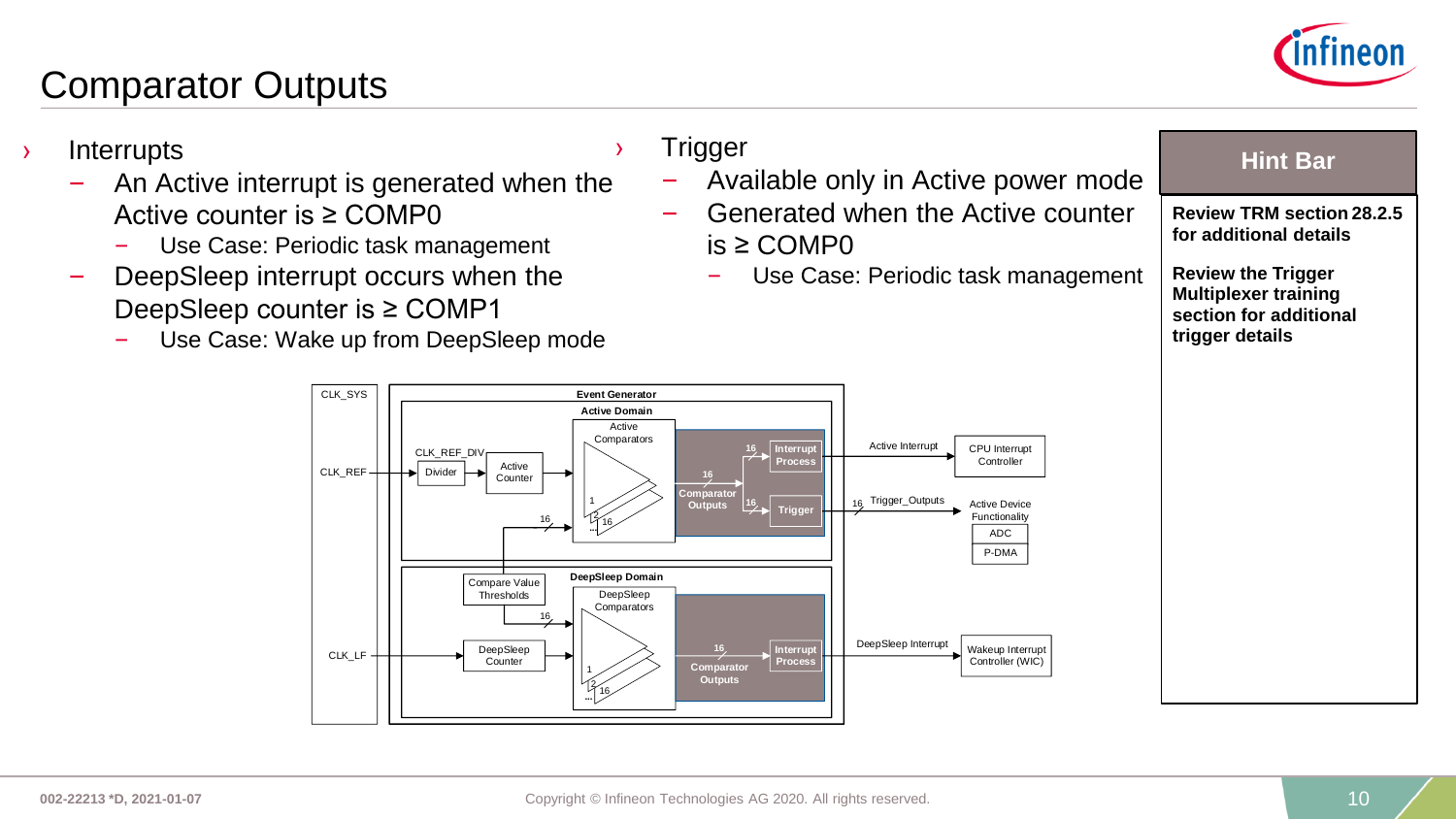

## Cyclic Wakeup Operation by EVTGEN

- **Enables periodic ADC sensing with low power and all access of the sensing with low power and all access of the sensing with low power and all access of the sensing with low power and all access of the sensing with low pow**
- › Periodic wakeup from DeepSleep mode by using the DeepSleep comparator (using COMP1)
- › After CM0+ or CM4/CM7 wakes up (in LP Active mode), EVTGEN can generate trigger for ADC (using COMP0)



- Use case
	- Cyclic touch detection on switch module ECU
	- Cyclic pressure sensing on seat ECU



- **Review TRM section 28.2.6 for additional details**
- **Review the Power Modes training section for additional lowpower details**
- **Review the Trigger Multiplexer training section for additional trigger details**
- **Review the Cyclic [Wakeup Sequence for](#page-11-0)  Sensing by ADC section for additional cyclic wakeup sequence details**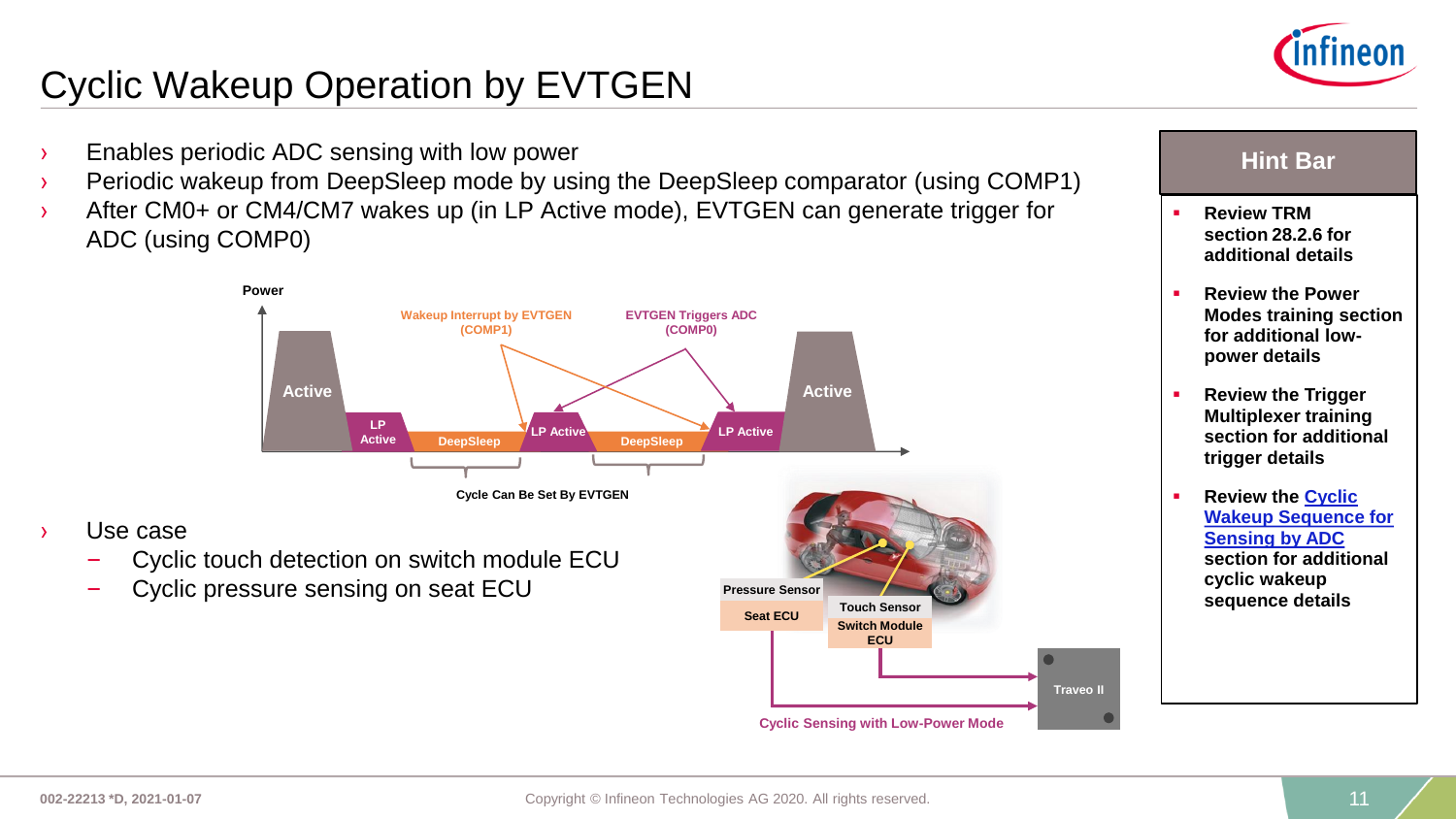

#### <span id="page-11-0"></span>Cyclic Wakeup Sequence for Sensing by ADC

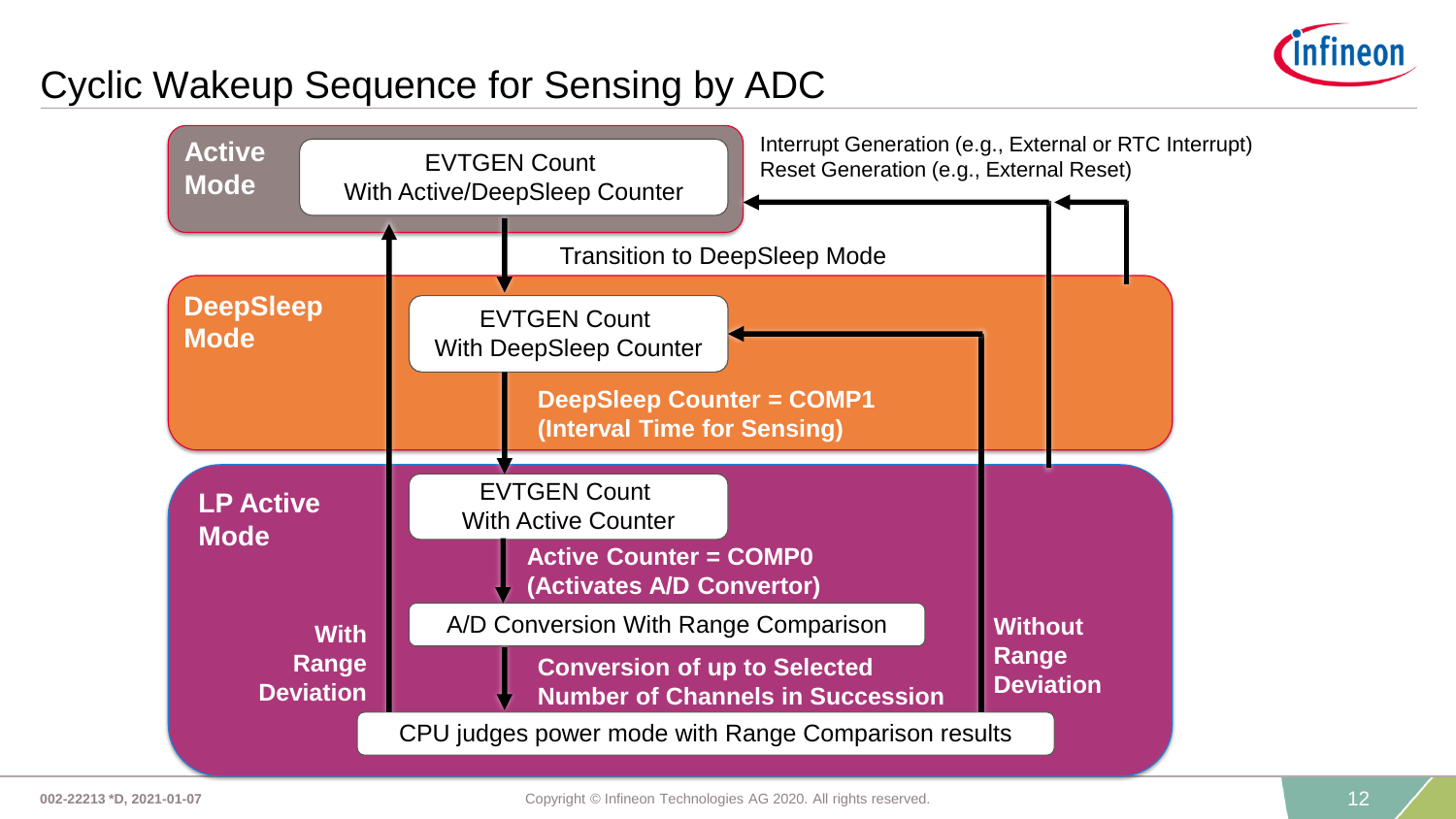

# Part of your life. Part of tomorrow.

**002-22213 \*D, 2021-01-07** Copyright © Infineon Technologies AG 2020. All rights reserved.